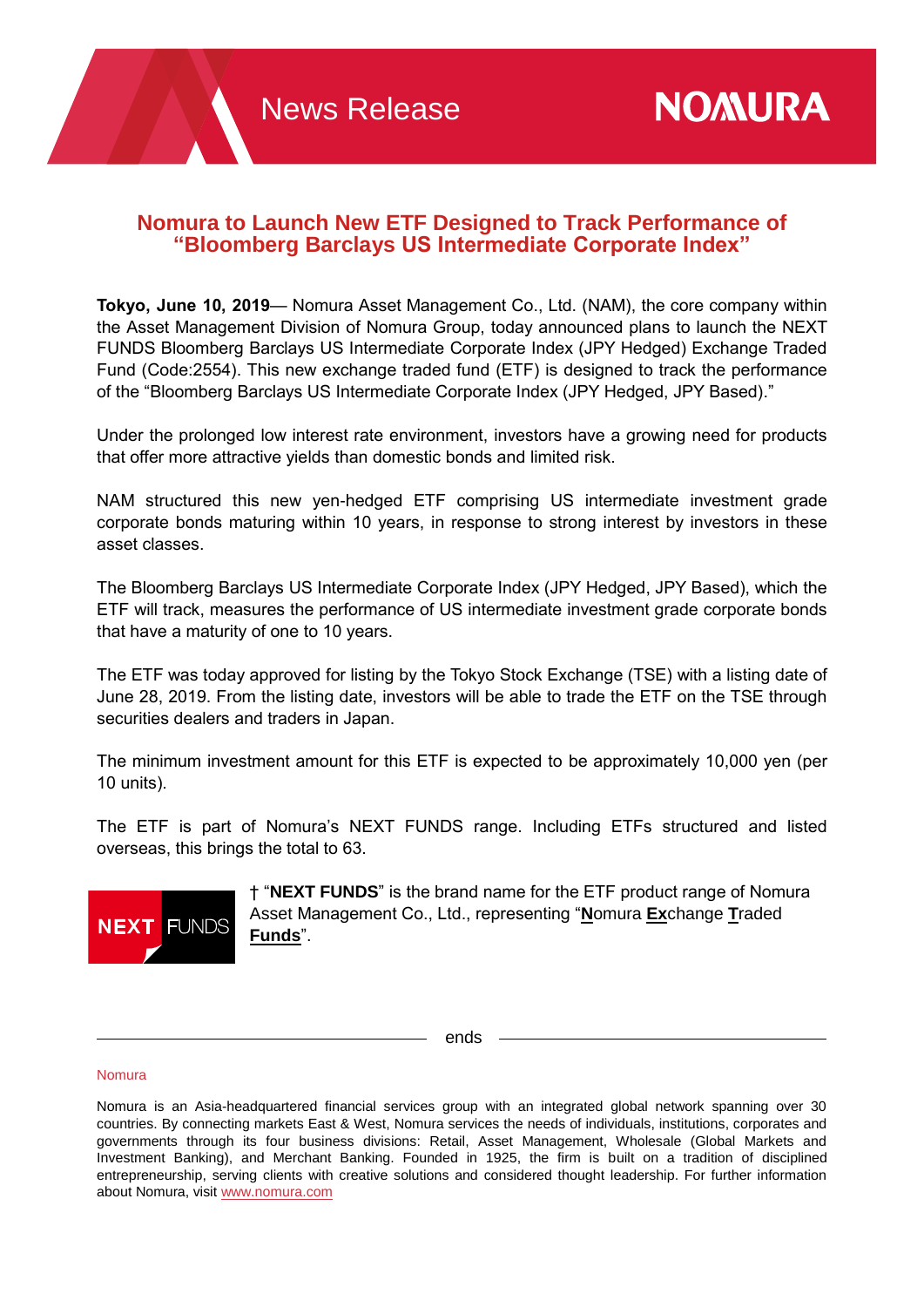#### **Disclaimer of "Bloomberg Barclays US Intermediate Corporate Index"**

"BLOOMBERG® is a trademark and service mark of Bloomberg Finance L.P. and its affiliates (collectively "Bloomberg"). BARCLAYS® is a trademark and service mark of Barclays Bank Plc (collectively with its affiliates, "Barclays"), used under license. Bloomberg or Bloomberg's licensors, including Barclays, own all proprietary rights in the Bloomberg Barclays Indices. Neither Bloomberg nor Barclays is affiliated with Nomura Asset Management Co., Ltd., and neither approves, endorses, reviews or recommends NEXT FUNDS Bloomberg Barclays US Intermediate Corporate Index (JPY Hedged) Exchange Traded Fund. Neither Bloomberg nor Barclays guarantees the timeliness, accurateness or completeness of any data or information relating to Bloomberg Barclays US Intermediate Corporate Index (JPY Hedged), and neither shall be liable in any way to the Nomura Asset Management Co., Ltd., investors in NEXT FUNDS Bloomberg Barclays US Intermediate Corporate Index (JPY Hedged) Exchange Traded Fund or other third parties in respect of the use or accuracy of the Bloomberg Barclays US Intermediate Corporate Index(JPY Hedged) or any data included therein."

## **Disclaimer of Nomura Asset Management**

The contents of this material are based on an English translation of a Japanese announcement made on June 10, 2019 by Nomura Asset Management Co., Ltd. Whilst every effort has been made to translate the Japanese document into English, the accuracy and correctness of this translation are not guaranteed, therefore please refer to the original Japanese document.

Please note that the information contained in this document is for reference purposes only and does not constitute an offer to sell or the solicitation of an offer to buy securities by Nomura Asset Management Co., Ltd. to any person in Japan and does not constitute a distribution, an offer to sell or the solicitation of an offer to buy any securities or provide any services in any jurisdiction in which such distribution or offer is not authorized.

Furthermore, none of the shares of the Fund have been or will be registered under the United States Securities Act of 1933, as amended ("1933 Act"), or under the securities laws of any state or political subdivision of the United States of America or any of its territories, possessions or other areas subject to its jurisdiction including the Commonwealth of Puerto Rico (the "United States"). The Fund has not been and will not be registered under the United States Investment Company Act of 1940, as amended, nor under any other US federal laws.

Accordingly, the information in this document is not made or directed to any person in the United States and under no circumstance shall the provision of the information on this document be deemed to constitute an offer of securities or an offer to provide any services to any person in the United States or to any U.S. Person as the term is defined under 1933 Act.

Furthermore, the information in this document is not made or directed to any person in the United Kingdom and under no circumstances shall the provision of the information in this document be deemed to constitute an offer of securities or an offer to provide any services to any person in the United Kingdom.

# **Disclosures required in Japan**

Registered Company Name: Nomura Asset Management Co., Ltd.

Registration Number: Director of the Kanto Local Financial Bureau (Financial instruments firms) No. 373 Member Associations: The Investment Trusts Association, Japan; Japan Securities Investment Advisers Association; Type II Financial Instruments Firms Association

This document is issued for reference purposes to explain the outline of "NEXT FUNDS Bloomberg Barclays US Intermediate Corporate Index (JPY Hedged) Exchange Traded Fund" ("Fund") and does not constitute disclosure material based on the Financial Instruments and Exchange Law. Moreover, this document is not in any way intended to be an investment solicitation. Before investing in the Fund,